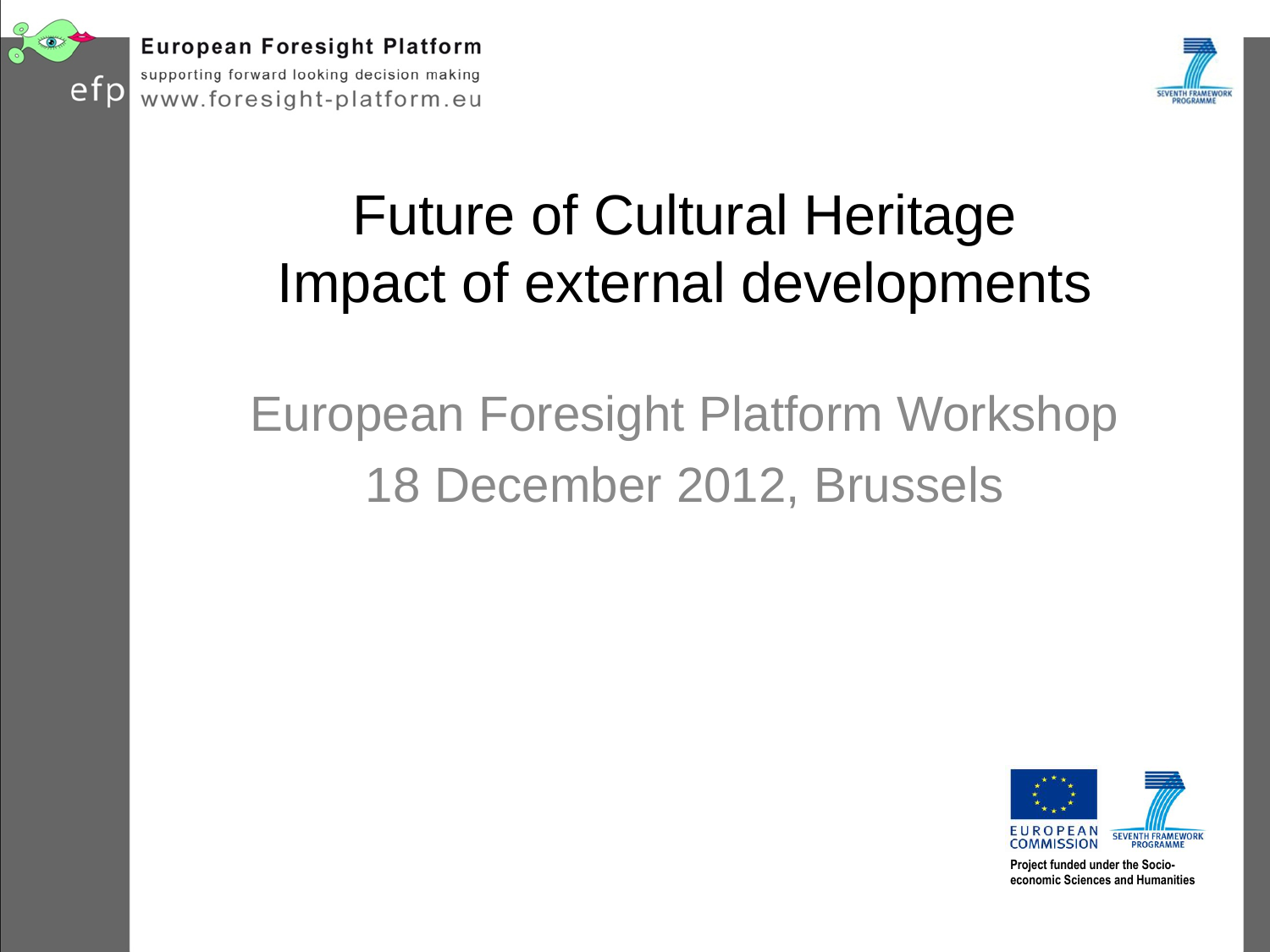

**European Foresight Platform** 

supporting forward looking decision making www.foresight-platform.eu



## European Foresight Platform



- 1. **Raising awareness** of foresight and other forward
- looking activities as strategic policy instruments
- 2. **Providing and updating a knowledge sharing platform**  for practitioners and newcomers
- 3. **Profiling of foresight** and related activities and experts
- 4. **Discussion forum** for new activities, approaches, methods, and outcomes
- 5. **Providing support** to policy makers, foresight practitioners and a wider audience interested in foresight and forward looking studies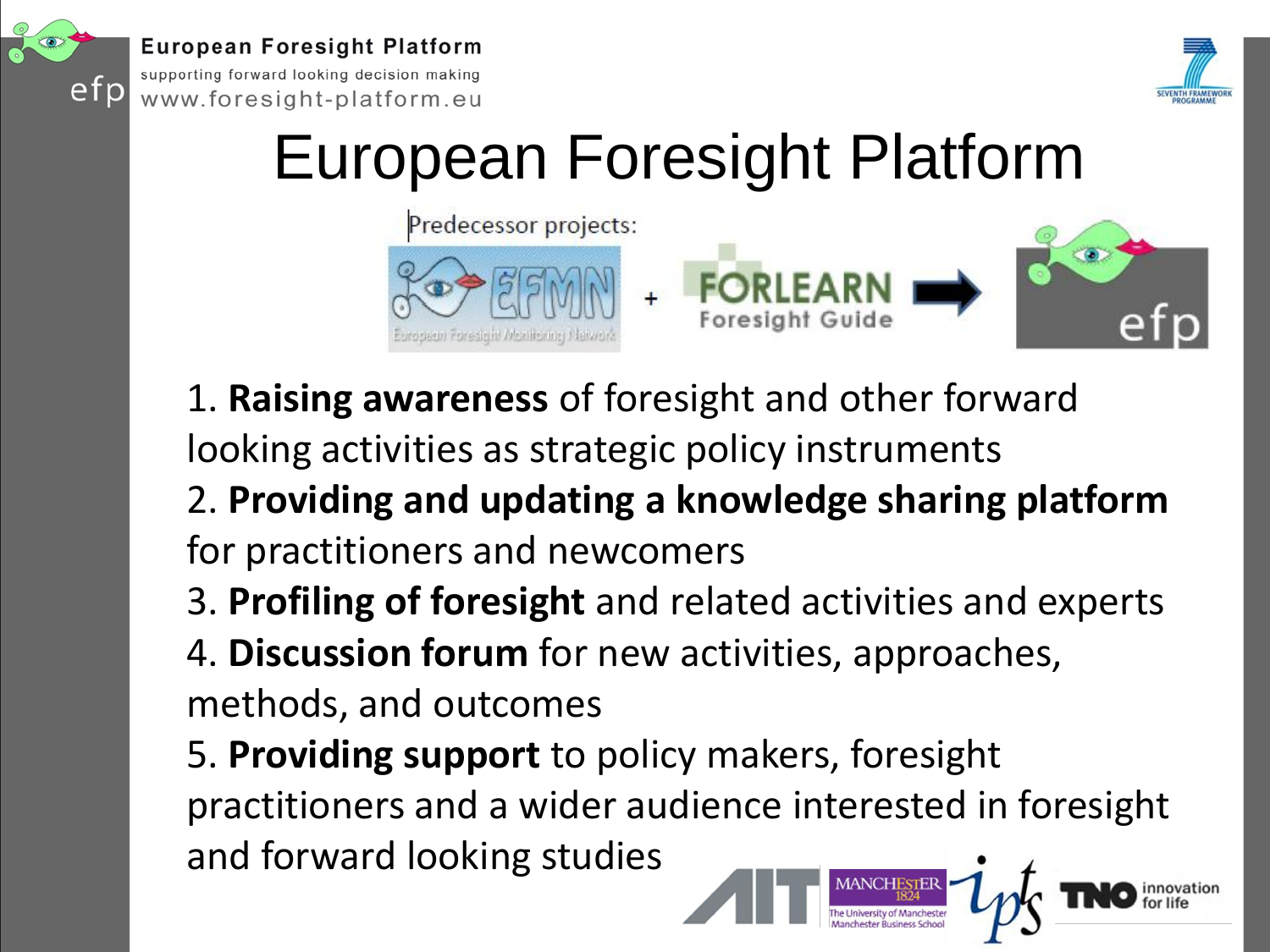

**European Foresight Platform** supporting forward looking decision making

www.foresight-platform.eu



## European Foresight Platform activities

- **Community building**
- **Website**
- **EFP Briefs**
- **Systematic mapping of FLAs**
- **Online FLA guide**
- **Policy Workshops:** 
	- cross-fertilize ideas by discussing forward looking activities
	- provide support to policy-makers for preparing strategic responses to the major challenges for Europe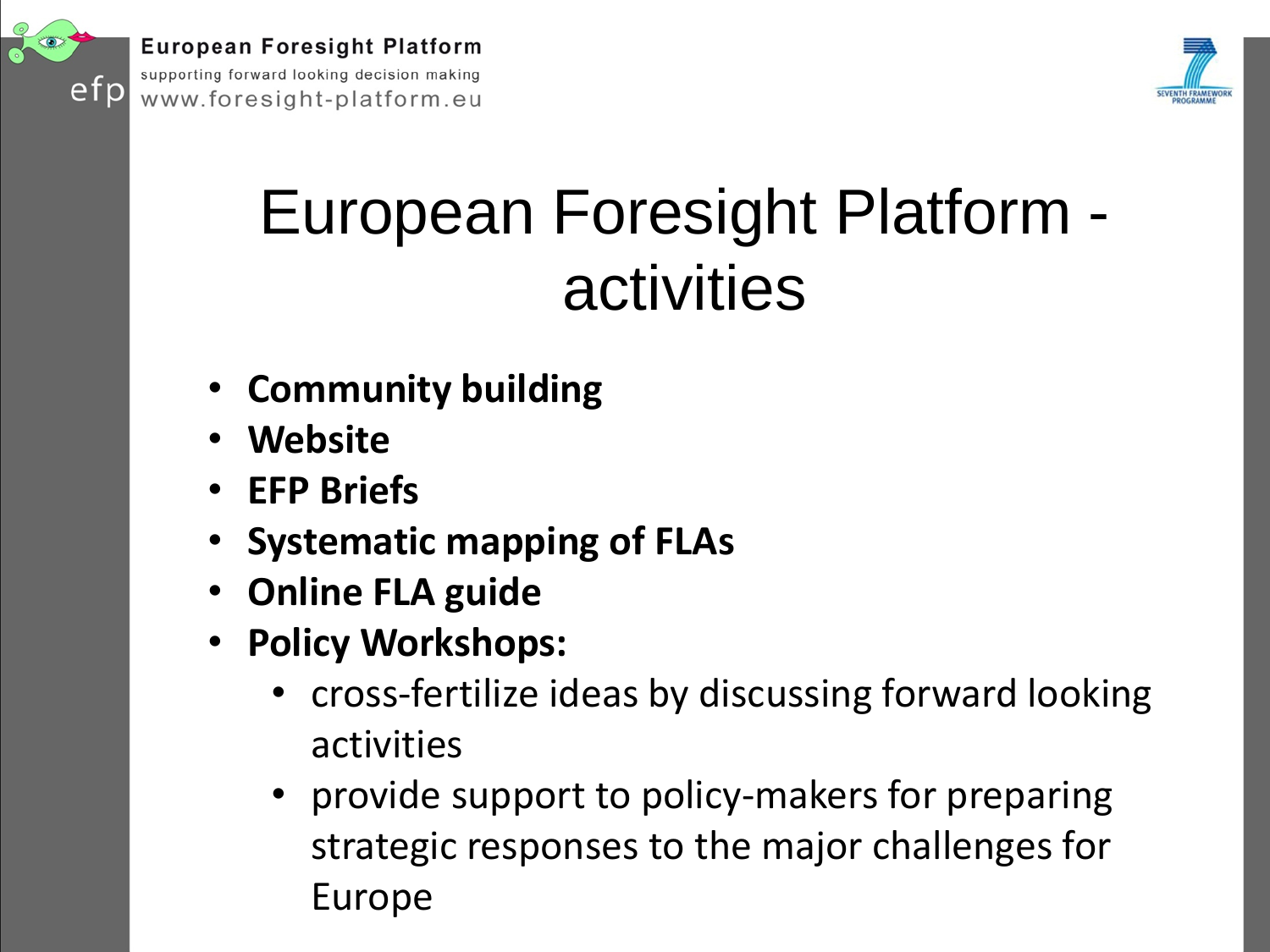



## Foresight

Foresight is a systematic, participatory, future-intelligencegathering and medium-to-long-term vision-building process aimed at enabling present-day decisions and mobilising joint actions.

- Action oriented
- Open to alternative futures
- Participatory
- **Multidisciplinary**

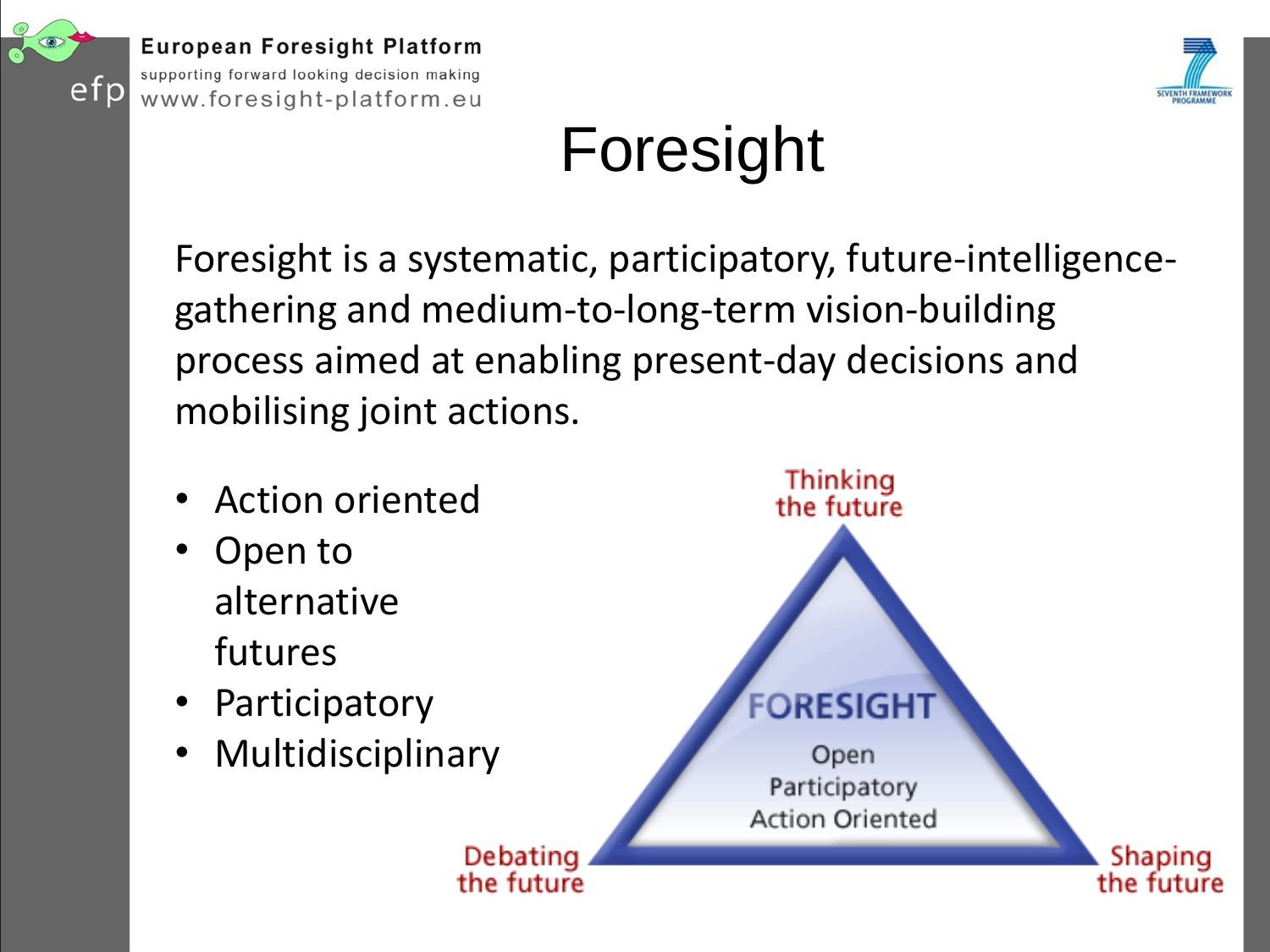



# Why Forward Looking Activities?

- To have a better understanding of future developments and potential impact
- To develop our capacity to anticipate and to get prepared
- To set priorities
- To develop *a shared* understanding of future challenges and to define *joint and coordinated*  strategies and implementation
- For better informed strategy and policy formulation